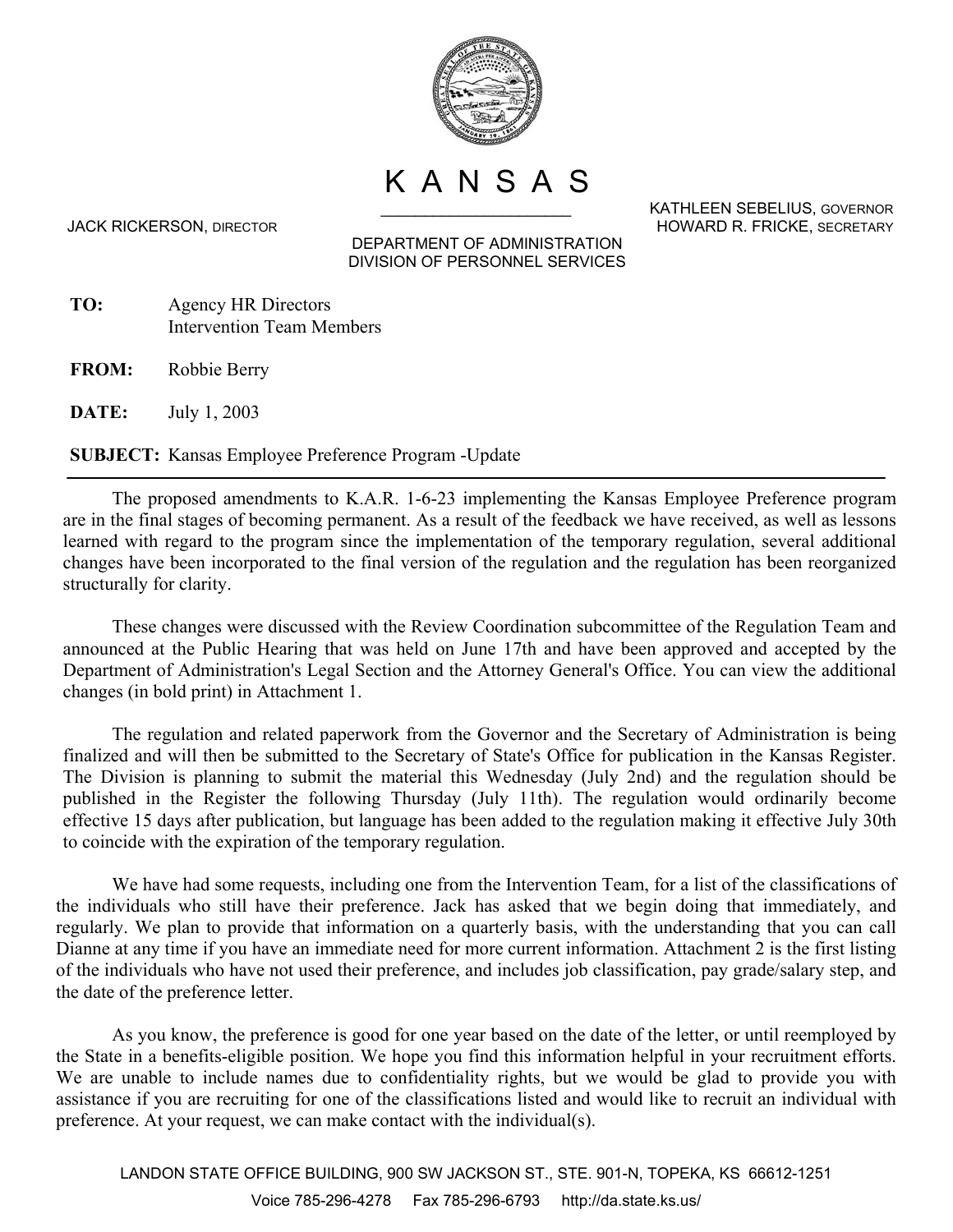Agency HR Directors Intervention Team Members July 1, 2003 Page 2

In April, we communicated that the SHARP Team was making modifications to the system in order to provide the capability to track program data in the system. We anticipated this becoming available with the upgrade, but modifications are still being made. It remains our goal to provide this function in SHARP.

Until that time, we still need your support and assistance with our tracking efforts so we can provide program data to the Governor's Office. This same data will be used to update our records so that we can provide you with the most current data on individuals that still have preference. Attachment 3 is the report compiled for the time period April 1, 2003 through June 7, 2003 - using the data you provided.

This is also a reminder that during the recruitment process for each vacancy in which an eligible Kansas Employee Preference candidate contacts you, please continue to email Dianne Hilton the following information:

- 1. The Job Requisition number, class title and pay grade of the position announced.
- 2. The name(s), class title(s) and pay grade(s) of the individual(s) exercising preference for the vacancy.
- 3. If more than one person with preference applies, the name, class title, and pay grade of the individual finally selected.
- 4. The start date.
- 5. Any special circumstances that should be explained, such as an employee withdraws from the position, etc. or an appeal to the Director not to consider the person with preference.

Thank you for your continued efforts and please let us know if you have any questions or concerns.

Dianne Hilton - dianne.hilton@da.state.ks.us. Elizabeth Wong – elizabeth.wong@da.state.ks.us Lois Ryan – lois.ryan@da.state.ks.us Robbie Berry – robbie.berry@da.state.ks.us

RB:hf **Attachments**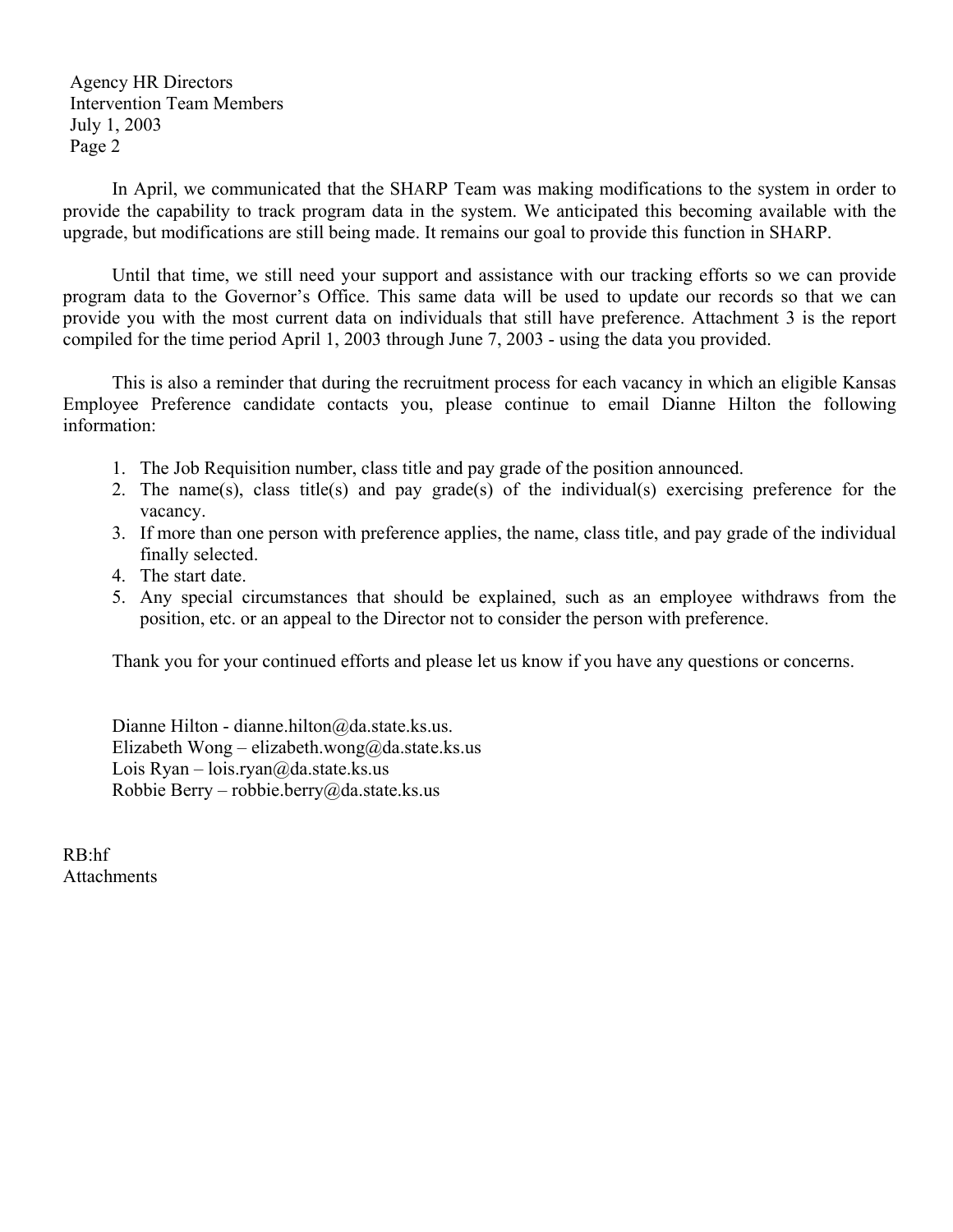June 20, 2003

### **ATTACHMENT 1**

# **DEPARTMENT OF ADMINISTRATION DIVISION OF PERSONNEL SERVICES**

#### **Proposed Amendment**

## **Article 6: Recruiting and Staffing**

**K.A.R. 1-6-23.** Reemployment. (a) (1) Except as provided in subsection (b), each employee who is laid off, or demoted or transferred in lieu of layoff, shall be placed in a reemployment pool by the director, unless the employee requests in writing to not be placed in the reemployment pool. Each employee in the reemployment pool shall be eligible to apply for any vacancy to be filled, including any internal vacancy, until the date the employee is reemployed or for three years from the date of the layoff, whichever occurs first.

(**2) Each employee who is eligible for reemployment and who is also a veteran shall be offered an interview for any vacancy that meets all of the following conditions:** 

**(A) The vacancy is for a regular position in the classified service.** 

**(B) The vacant position is at the same pay grade or a lower pay grade than** 

#### **the pay grade at which the individual was paid at the time the individual received the notice of layoff.**

(C) The employee meets the minimum requirements for the position.

(b)(1) Each individual who meets all of the following conditions shall be eligible for the Kansas employee preference program, as provided in this subsection:

(A) The individual received a written layoff notice in accordance with K.A.R. 1-14-9 **for a layoff that** 

## **was effective on or after June 8, 2002**.

(B) The individual's most recent performance rating before receiving the layoff notice was "satisfactory" or better.

(C) The individual was not suspended, demoted, or terminated as provided in K.S.A. 75-2949, and amendments thereto, in the 12 months preceding the date on which the individual received the layoff notice.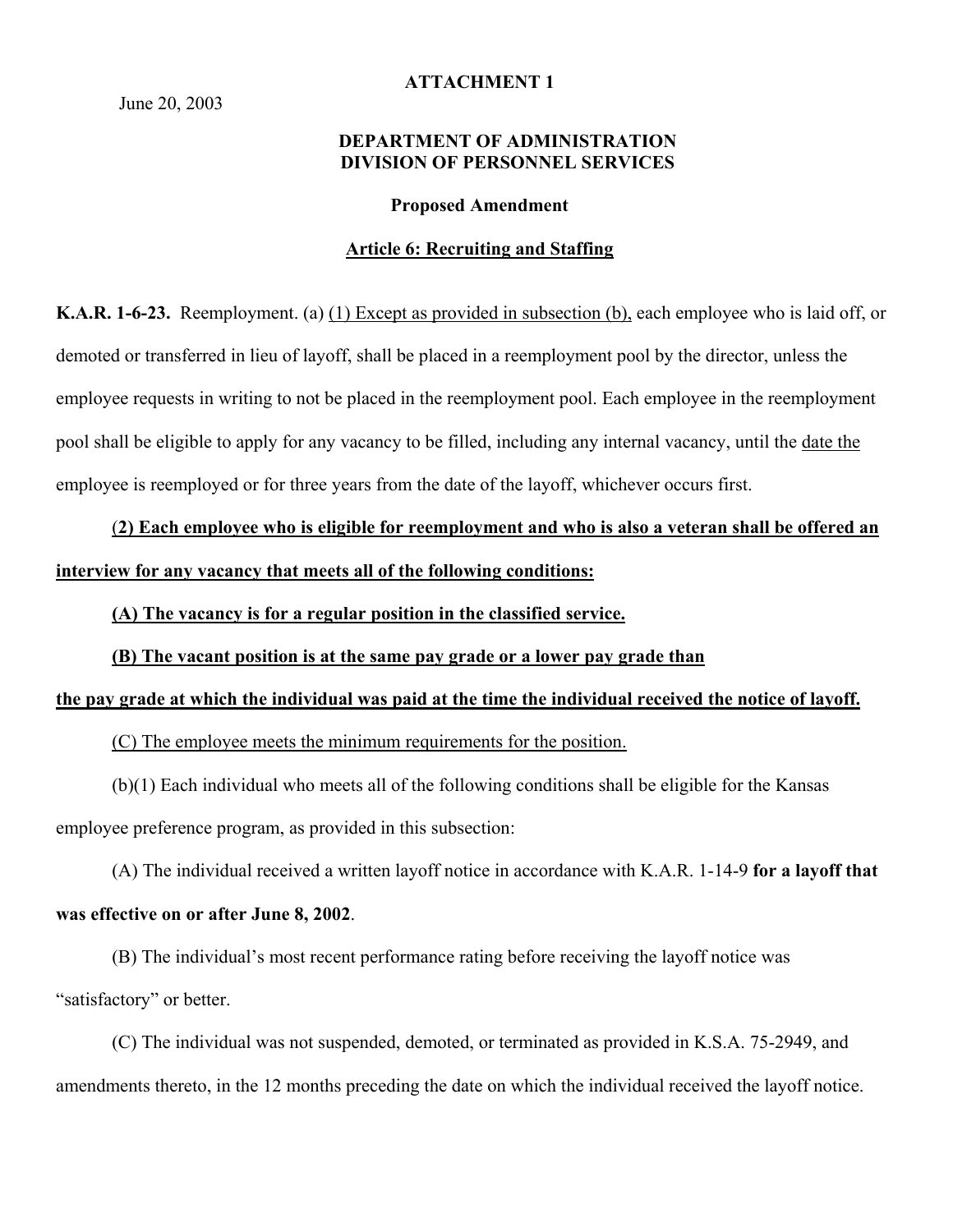(2) Each individual who qualifies under paragraph (b)(1) shall remain eligible for the Kansas employee preference program until any of the following events occurs:

(A) The individual is appointed to a classified or unclassified position that is eligible for benefits.

# **(B) An eligible individual who was laid off or is scheduled to be laid off from a regular position that was not eligible for benefits chooses to use the Kansas employee preference for any position, whether or not that position is eligible for benefits, and the individual then is appointed to that position.**

(C) A period of 12 consecutive months has passed since the effective date of the layoff or since July 30, 2003, whichever date is later. Each individual who is eligible for the Kansas employee preference program, but has not been reemployed under any of the circumstances identified in paragraph (b)(2)(A) or (b)(2)(B) at the end of that 12-month period shall remain eligible for reemployment as provided in subsection (a).

(D) The individual is suspended, demoted, **or terminated** as provided in K.S.A. 75-2949, and amendments thereto, at any time after the individual becomes eligible for the Kansas employee preference program, but before the date on which the individual is actually laid off.

(3) Each individual who is qualified to receive a Kansas employee preference shall be eligible to apply for any vacancy that meets the following conditions:

(A) The vacancy is for a classified position that is eligible for benefits, **except that when the individual who is eligible for the Kansas employee preference program was laid off from or has received a layoff notice for a regular position that is not eligible for benefits, the vacancy may be for any regular position in the classified service, whether or not the vacant position is eligible for benefits**;

(B) the vacant position is at the same pay grade or a lower pay grade than the pay grade at which the individual was paid at the time the individual received the layoff notice; and

(C) the vacant position to be filled is one for which a notice of vacancy will be posted in accordance with the provisions of K.A.R. 1-6-2, including an internal vacancy.

(4) Upon receiving an application for the vacant position from an individual who is eligible for a Kansas employee preference, the appointing authority shall offer the position to the individual if the individual meets the minimum requirements for the position, subject to the following requirements: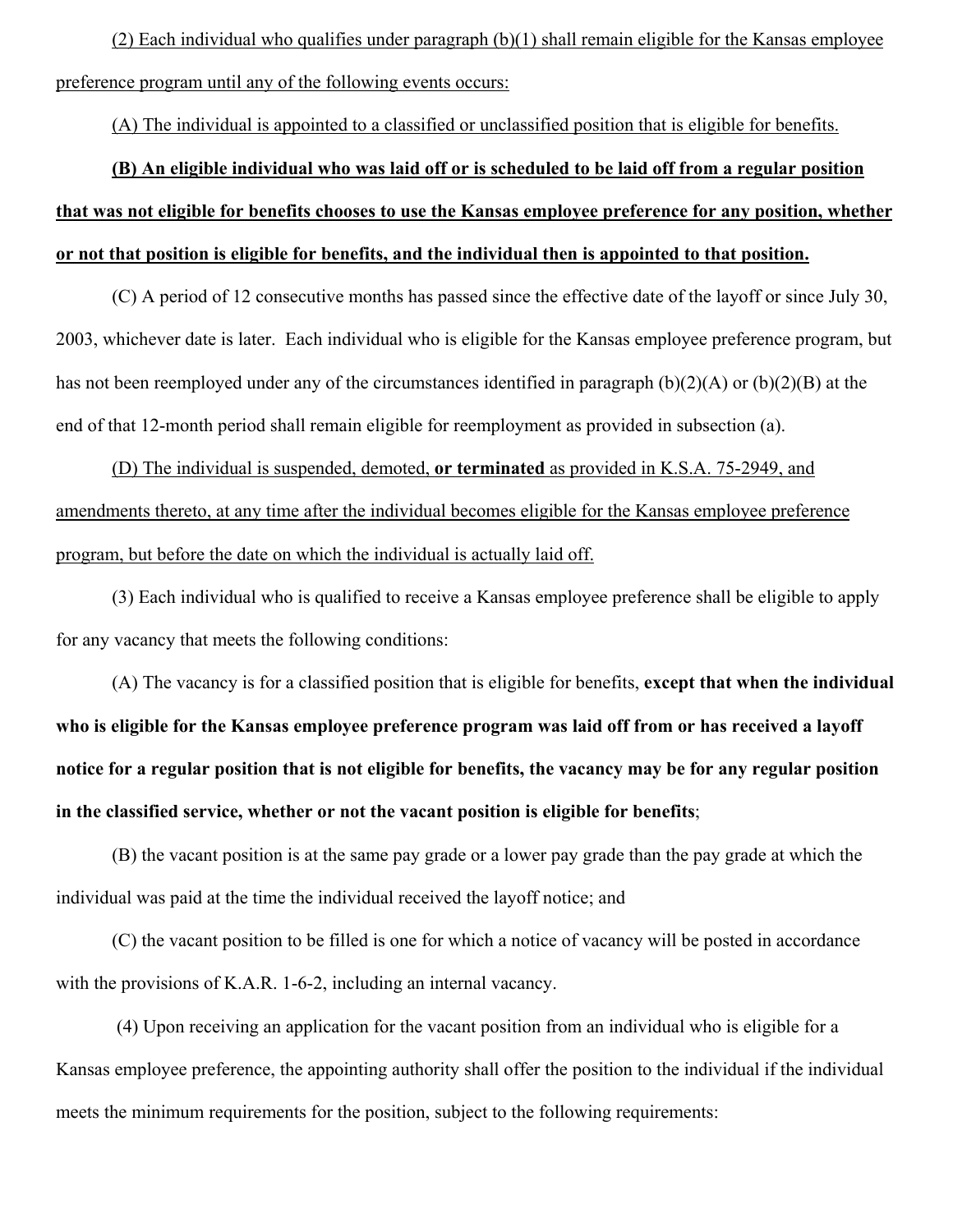(A)(i) If only one individual who is eligible for a Kansas employee preference applies for the position and is determined to meet the minimum requirements for the position, the appointing authority shall schedule an interview with the individual to provide the appointing authority with an opportunity to assess the employee's ability to successfully **perform** the duties and responsibilities of the position and to provide the individual with an opportunity to determine whether the position is of interest to the individual.

(ii) Following the interview, the appointing authority shall offer the position to the individual, unless the director determines that the individual cannot successfully **perform** the duties and responsibilities of the position under paragraph  $(b)(4)(C)$ .

**(iii) The individual who is offered the position as provided in this paragraph (b)(4)(A) shall inform the appointing authority whether the individual accepts or rejects the offer within two business days of the date on which the position is offered.** 

(B) If more than one individual who is eligible for a Kansas employee preference applies for the position and meets the minimum requirements for the position, the appointing authority shall apply additional, jobrelated selection criteria in accordance with K.A.R. 1-6-21 in considering the application of each of these individuals, subject to the following conditions and requirements:

(i) The appointing authority shall not be required to interview more than seven individuals, **except that each individual who is a veteran shall be offered an opportunity for an interview.** 

(ii) After considering the additional, job-related selection criteria, the appointing authority shall offer the position to one of these individuals, except that the appointing authority shall not be required to offer the position to any individual who the director determines cannot successfully **perform** the duties and responsibilities of the position under paragraph  $(b)(4)(C)$ .

**(iii) Any individual who is a veteran shall be offered the position if that individual is determined to be equally qualified after applying the additional, job-related selection criteria.** 

**(iv) The individual who is offered the position as provided in this paragraph (b)(4)(B) shall inform the appointing authority whether the individual accepts or rejects the offer within two business days of the date on which the position is offered.**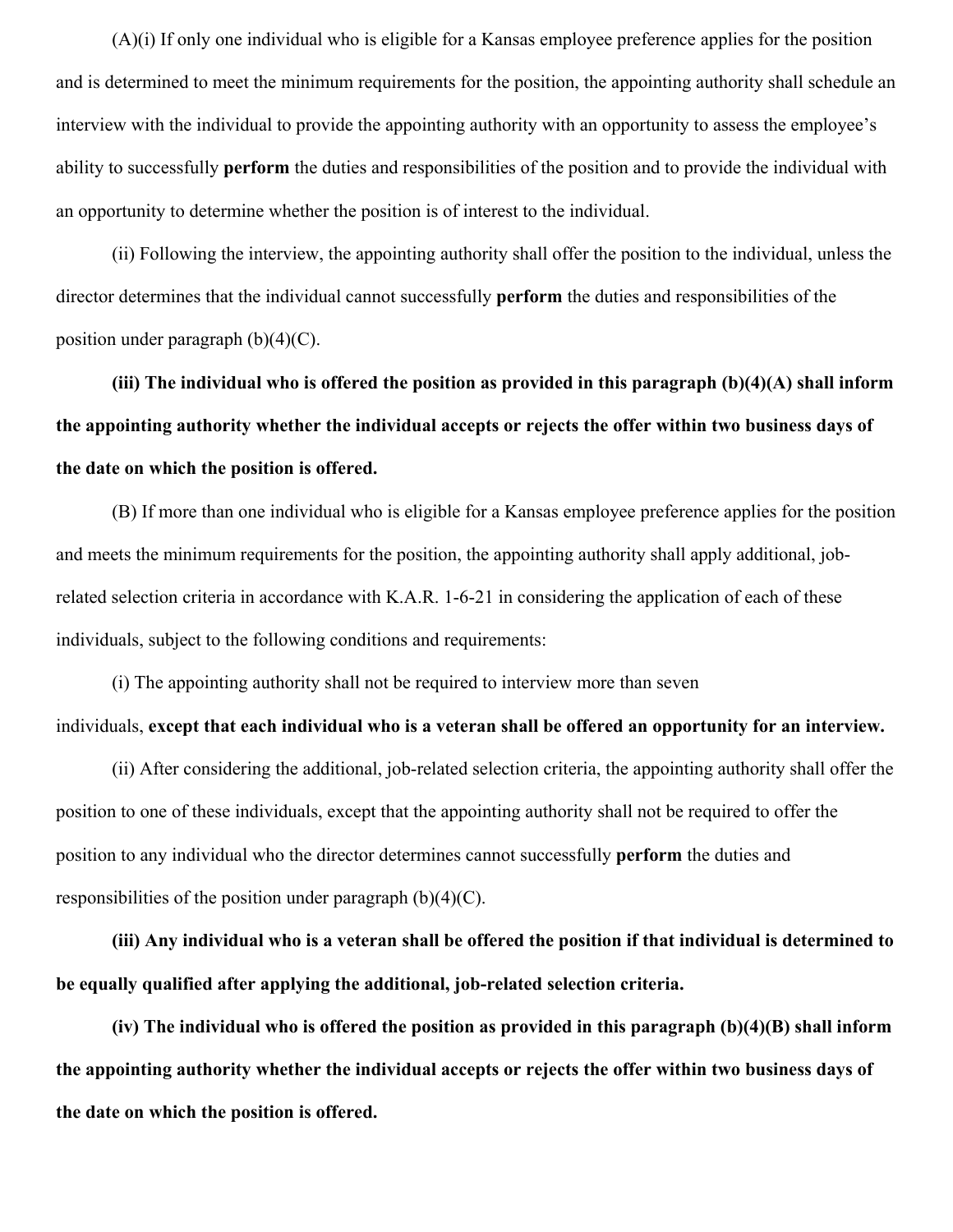(C) If the appointing authority submits written documentation to the director and, based on the documentation, the director determines in writing that there is a clear indication that an individual who is eligible for the Kansas employee preference **could not, after minimal training or a reasonable amount of experience on the job, successfully perform** the duties and responsibilities of the position, the appointing authority shall not be required to offer the position to that individual.

**(c) For purposes of this regulation, "veteran" means any individual who is eligible for a veteran's preference under the provisions of K.S.A. 75-2955, and amendments thereto.** 

**(d) This regulation shall be effective on and after July 30, 2003.** (Authorized by K.S.A. 1995 2002 Supp. 75-3747 and K.S.A. 75-2948; implementing K.S.A. <del>1995 Supp.</del> 75-2948; effective May 1, 1979; amended May 1, 1984; amended, T-86-17, June 17, 1985; amended May 1, 1986; amended Dec. 27, 1993; amended Dec. 17, 1995; amended May 31, 1996; amended, T-1-4-1-03, April 1, 2003: amended July 30, 2003.)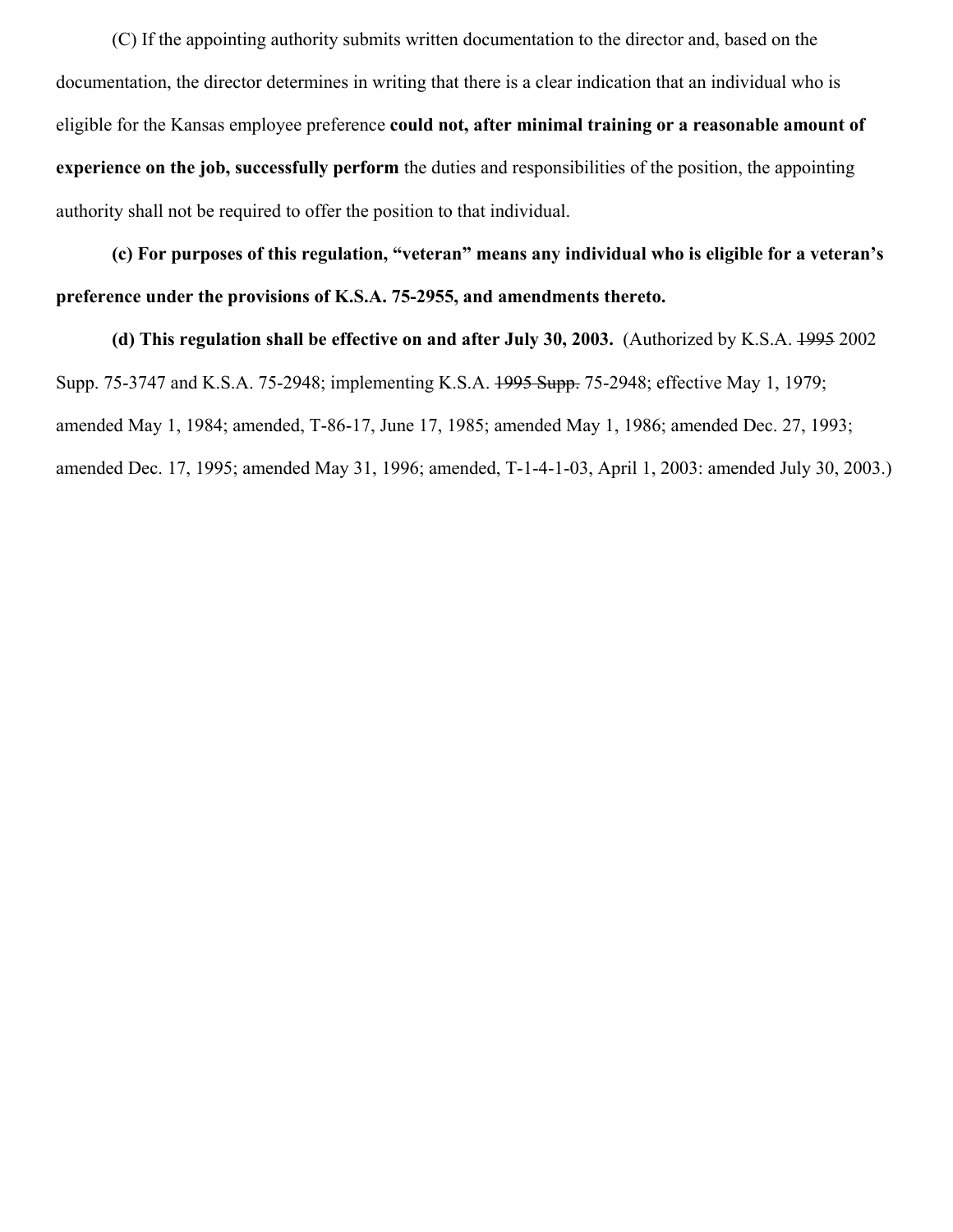# **ATTACHMENT 2 Kansas Employee Preference Classifications**

| <b>Classification</b>                        | <b>Pay Grade/Step</b> | <b>Date of Letter</b> |
|----------------------------------------------|-----------------------|-----------------------|
| <b>Accountant II</b>                         | 24/4                  | 04/04/03              |
| <b>Accountant II</b>                         | 24/4                  | 04/04/03              |
| <b>Activity Specialist I</b>                 | 22/9                  | 04/03/03              |
| Administrative Assistant                     | 13/6                  | 04/03/03              |
| Administrative Assistant                     | 13/4                  | 04/04/03              |
| <b>Administrative Assistant</b>              | 13                    | 05/05/03              |
| <b>Administrative Assistant</b>              | 13                    | 05/30/03              |
| Administrative Specialist                    | 18/4                  | 04/01/03              |
| <b>Administrative Specialist</b>             | 18/14                 | 04/01/03              |
| Agricultural Technician                      | 17/4                  | 04/03/03              |
| Agricultural Technician                      | 17                    | 04/25/03              |
| Applications Prog/Anal II - 75%              | 27/4                  | 04/04/03              |
| <b>Architect II</b>                          | 27/11                 | 04/04/03              |
| Attorney II                                  | 31/8                  | 04/03/03              |
| <b>Building Compliance Inspector</b>         | 24/9                  | 04/04/03              |
| <b>Building Compliance Inspector</b>         | 24/12                 | 04/04/03              |
| Building Systems Eng. III                    | 35/4                  | 04/04/03              |
| Building Systems Eng. III                    | 35/8                  | 04/04/03              |
| Carpenter Senior                             | 19/4                  | 04/01/03              |
| Carpenter Senior                             | 19/4                  | 04/01/03              |
| Certifiec Asbestos Worker                    | 20                    | $04/16/\overline{03}$ |
| <b>Chemical Dependency Counselor</b>         | 22/6                  | 04/03/03              |
| Clinical Chaplain                            | 24/6                  | 04/03/03              |
| Computer Operator III                        | 20/4                  | 04/04/03              |
| Computer Operator III                        | 20/4                  | 04/04/03              |
| Computer Operator III                        | 20/15                 | 04/01/03              |
| <b>Computer Operator Supervisor</b>          | 23/4                  | 04/04/03              |
| <b>Computer Operator Supervisor</b>          | 23/4                  | 04/04/03              |
| Conservator                                  | 23/6                  | 04/03/03              |
| <b>Custodial Specialist</b>                  | 11/4                  | 04/03/03              |
| <b>Custodial Supervisor</b>                  | 15/4                  | 04/17/03              |
| Economic & Employment Support Supervisor     | 27/5                  | 04/03/03              |
| Economic & Employment Assistant Specialist I | 21/6                  | 04/03/03              |
| Economic & Employment Assistant Specialist I | 21/8                  | 04/03/03              |
| Economic & Employment Support Specialist II  | 24/9                  | 04/03/03              |
| Economic & Employment Support Specialist II  | 24                    | 04/03/03              |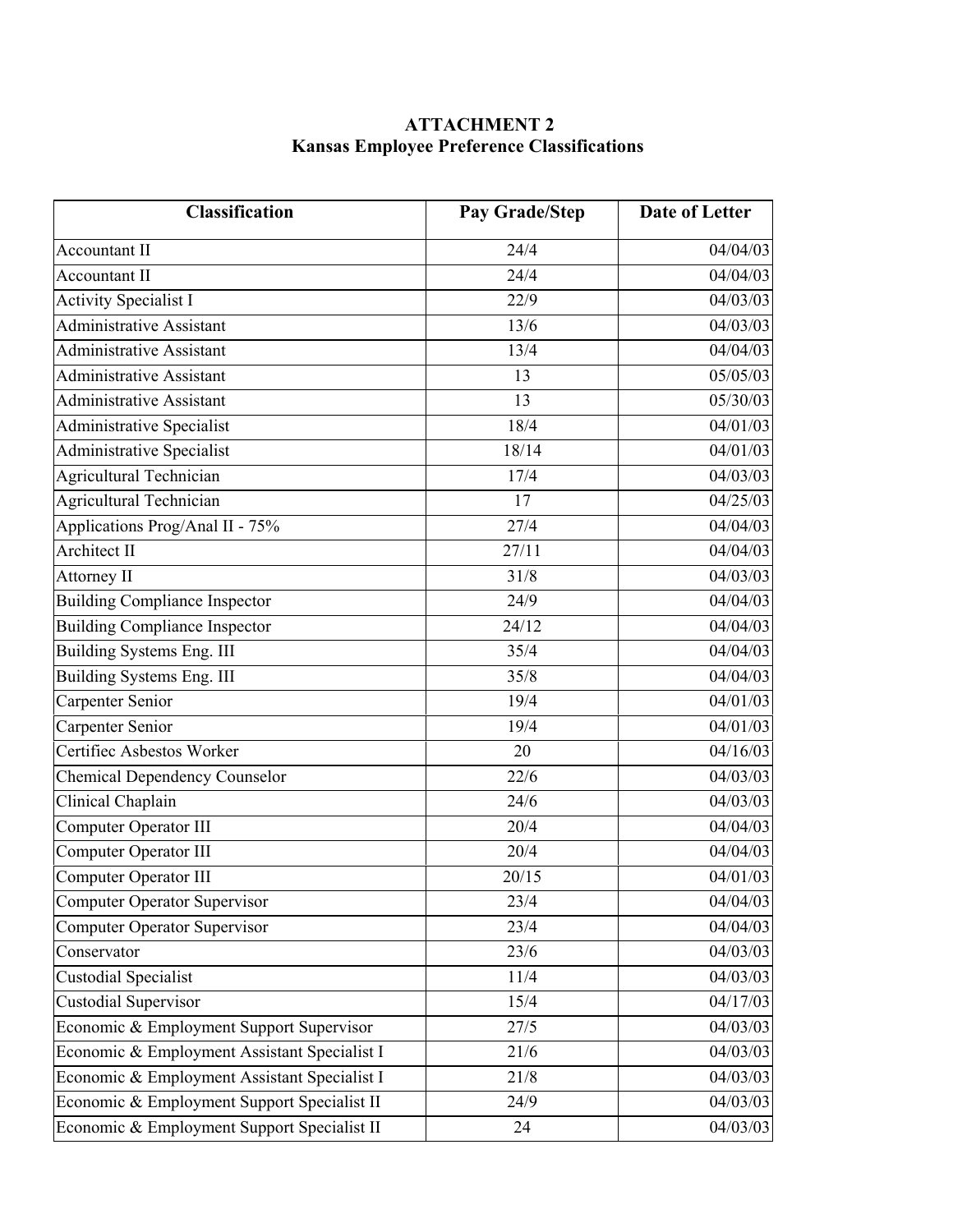| General Maintenance & Repair Technician     | 13/4           | 04/03/03              |
|---------------------------------------------|----------------|-----------------------|
| General Maintenance & Repair Technician Sr. | 17             | 04/16/03              |
| Graphic Designer                            | 20/4           | 04/01/03              |
| Grounds Maint. Supervisor I                 | 16/6           | 04/04/03              |
| <b>Classification</b>                       | Pay Grade/Step | <b>Date of Letter</b> |
| HRP I                                       | 23/4           | 04/04/03              |
| <b>HRP II</b>                               | 26/4           | 04/04/03              |
| <b>HRP II</b>                               | 26/4           | 04/04/03              |
| HRP II                                      | 26/4           | 04/04/03              |
| <b>HRP II</b>                               | 26/4           | 04/04/03              |
| HRP II                                      | 26/4           | 04/04/03              |
| <b>HRP II</b>                               | 26/4           | 04/04/03              |
| <b>Information Resource Spec I</b>          | 28/4           | 04/04/03              |
| <b>Information Resource Spec II</b>         | 30/9           | 04/04/03              |
| <b>Information Resource Spec II</b>         | 30/4           | 04/04/03              |
| Information Tech. Cons. II                  | 27/4           | 04/01/03              |
| <b>Installation Service Tech I</b>          | 23/4           | 04/04/03              |
| Landscape Architect I                       | 24/15          | 04/04/03              |
| Management Systems Analyst II               | 29/4           | 04/01/03              |
| Microcomputer System Support Technician I   | 19             | 04/16/03              |
| Network Control Tech. II                    | 25/4           | 04/04/03              |
| <b>Office Assistant</b>                     | 11/14          | 04/03/03              |
| <b>Office Assistant</b>                     | 11/4           | 04/03/03              |
| <b>Office Assistant</b>                     | 11/13          | 04/03/03              |
| <b>Office Assistant</b>                     | 11/6           | 04/03/03              |
| Office Assistant                            | 11/4           | 04/03/03              |
| <b>Office Assistant</b>                     | 11/9           | 04/04/03              |
| <b>Office Assistant</b>                     | 11/4           | 04/04/03              |
| <b>Office Assistant</b>                     | 11/5           | 04/04/03              |
| <b>Office Assistant</b>                     | 11/4           | 04/09/03              |
| Office Assistant                            | 11             | 05/30/03              |
| <b>Office Assistant</b>                     | 11             | 05/30/03              |
| <b>Office Assistant</b>                     | 11             | 05/30/03              |
| <b>Office Assistant</b>                     | 11             | 05/30/03              |
| <b>Office Assistant</b>                     | 11             | 05/30/03              |
| Plant Science Technician I                  | 16/4           | 04/03/03              |
| Plant Science Technician II                 | 18             | 05/22/03              |
| Plumber Senior                              | 19/5           | 04/01/03              |
| Program Consultant I                        | 24/15          | 04/01/03              |
| Program Consultant I                        | 24/9           | 04/01/03              |
| Program Consultant I                        | 24/7           | 04/01/03              |
| Program Consultant I                        | 24/5           | 04/01/03              |
| Program Consultant I                        | 24/15          | 04/01/03              |
| Program Consultant I                        | 24/4           | 04/01/03              |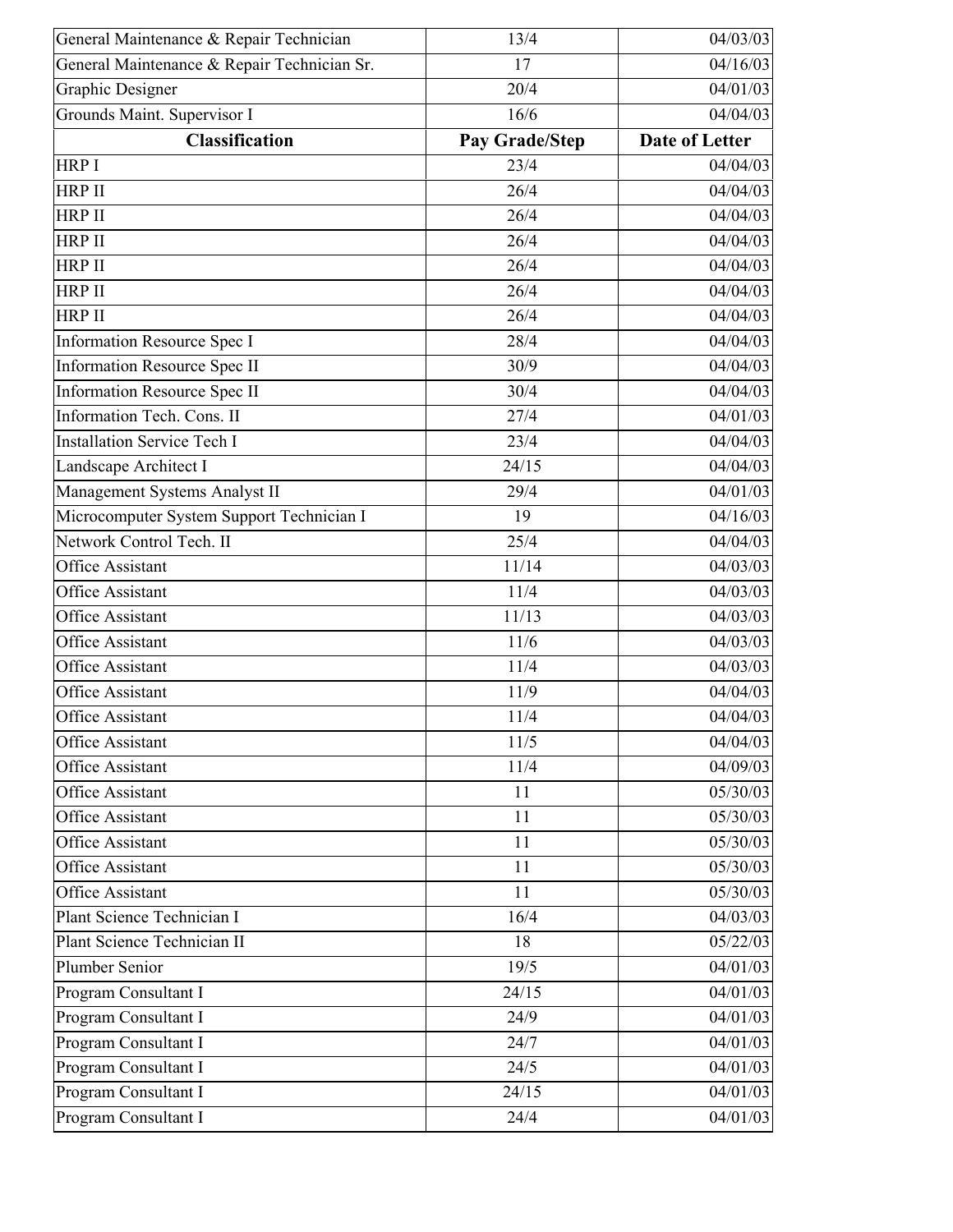| Program Consultant I                  | 24/6           | 04/01/03              |
|---------------------------------------|----------------|-----------------------|
| <b>Classification</b>                 | Pay Grade/Step | <b>Date of Letter</b> |
| Program Consultant I                  | 24/15          | 04/01/03              |
| Program Consultant I                  | 24/6           | 04/01/03              |
| Program Consultant I                  | 24/6           | 04/01/03              |
| Program Consultant I                  | 24/6           | 04/01/03              |
| Program Consultant I                  | 24/9           | 04/01/03              |
| Program Consultant I                  | 24/6           | 04/01/03              |
| Program Consultant II                 | 27/4           | 04/01/03              |
| Program Consultant II                 | 27/6           | 04/01/03              |
| Program Consultant II                 | 27/8           | 04/01/03              |
| Program Consultant II                 | 27/10          | 04/01/03              |
| Program Consultant II                 | 27/13          | 04/01/03              |
| Program Consultant II                 | 27/13          | 04/03/03              |
| Program Consultant II                 | 24             | 05/30/03              |
| Program Support Worker                | 15/4           | 04/01/03              |
| Program Support Worker                | 15/4           | 04/01/03              |
| Program Support Worker                | 15/4           | 04/01/03              |
| Program Support Worker                | 15/8           | 04/03/03              |
| Program Support Worker                | 15/11          | 04/03/03              |
| Program Support Worker                | 15             | 05/30/03              |
| Program Support Worker                | 15             | 05/30/03              |
| Public Service Administrator I        | 24/4           | 04/04/03              |
| Public Service Executive I            | 29/4           | 04/01/03              |
| Public Service Executive II           | 32/10          | 04/01/03              |
| Public Service Executive III          | 34/4           | 04/04/03              |
| Public Service Executive III          | 34/15          | 04/04/03              |
| Senior Admin. Assistant               | 15/13          | 04/04/03              |
| Senior Admin. Assistant               | 15/4           | 04/04/03              |
| Senior Admin. Assistant - 49%         | 15/13          | 04/04/03              |
| Senior Administrative Assistant       | 15/8           | 04/01/03              |
| Senior Administrative Assistant       | 15/4           | 04/01/03              |
| Senior Administrative Assistant       | 15/4           | 04/03/03              |
| Special Investigator I                | 22/12          | 04/03/03              |
| Sr. Administrative Assistant          | 15/6           | 04/01/03              |
| <b>Staff Development Specialist I</b> | 26             | 04/03/03              |
| <b>Tourist Counselor</b>              | 15/4           | 04/03/03              |
| <b>Utility Worker</b>                 | 10/8           | 04/03/03              |

\* These are the job classifications that have been reported to the Division of Personnel Services by agencies as of 6/25/03.